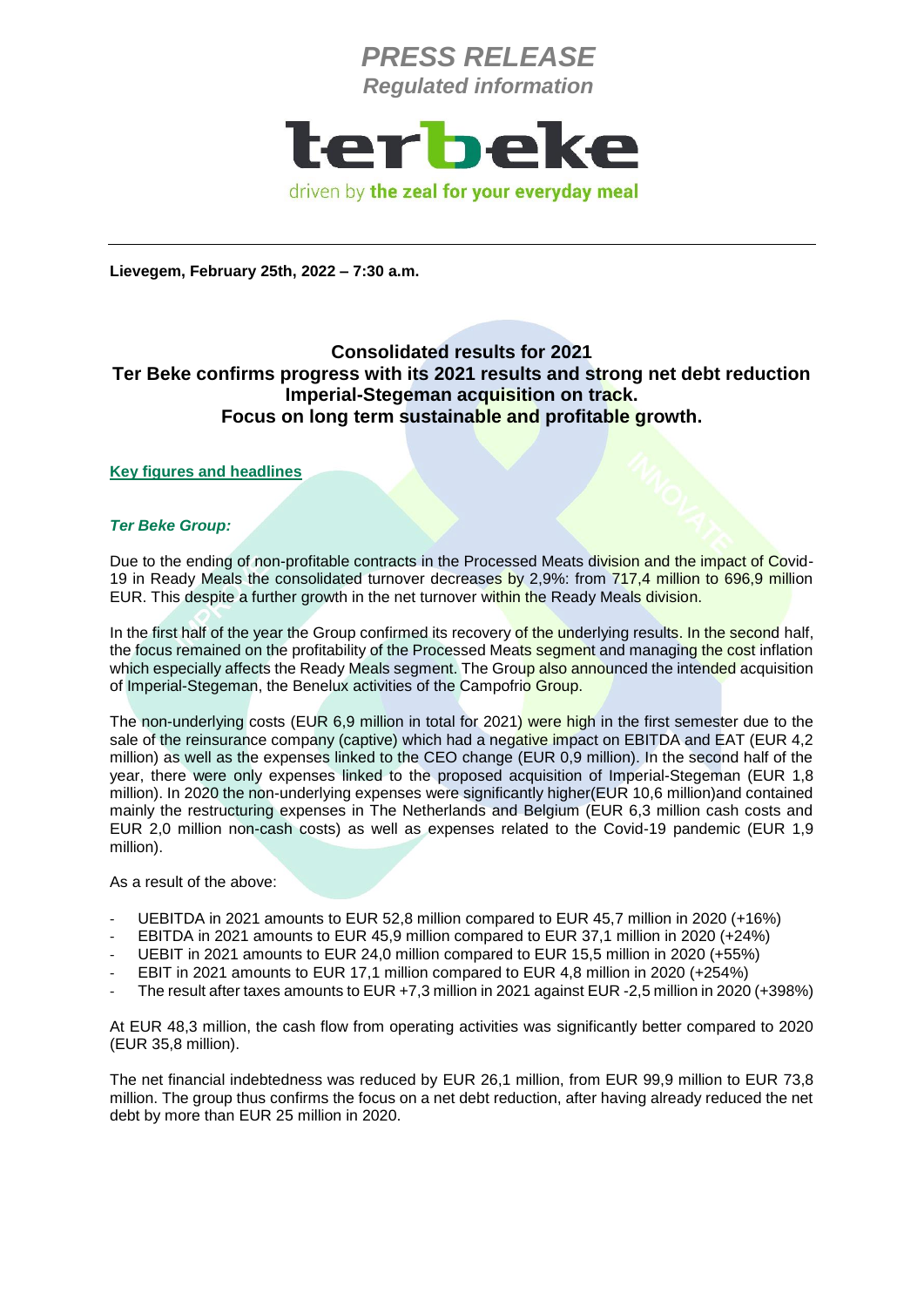

The Group – lead by the new CEO – works on the execution of a long term strategic plan in which sustainability will play a key role: sustainability in terms of E.S.G., of the financial results and profitable organic growth of the Group. This despite the challenges present in the short term, as elaborated further below.

#### *Impact Covid-19*

Covid-19 remained to impact the operations in 2021. Especially the increased absence figures due to illness and the volatile sales to foodservice customers as well as the supply issues with respect to purchases remained a topic in 2021. Thanks to the dedication of all employees and the focus on preventative measures the group was however able to limit the financial impact on the results.

#### *Processed Meats Division:*

The division's turnover decreased by 5%: from EUR 447,2 million to EUR 422,9 million, mainly due to the cancellation of non-profitable contracts.

The merging of the Dutch activities (Project 'Unity') which was started in 2020 and completed in 2021 ensured an even greater focus on a sustainable, profitable growth. New concepts and products were launched and ensured a further improvement of the results. Except for the cost of pork meat, all ingredients and packaging expenses increased significantly. The pass-through of these cost increases will remain crucial for the Group in 2022.

The following projects and improvements were equally implemented in 2021:

- An investment in a new retail concept for the Dutch market where the focus is on artisanal slicing and packaging.
- Various investments in sustainability of our facilities and products.

The above resulted in an improvement of the underlying EBITDA result of the segment by 59%: from EUR 12,1 million in 2020 to EUR 28,9 million in 2021.

The intended acquisition of Imperial-Stegeman (after approval of the transaction) should allow the business unit to offer branded product next to the existing offering of private label products. In addition, there will also be a focus on the production and sales of vegetarian and hybrid (meat and vegetables) products, as well as the sale of snacking products in the Benelux and abroad. The Group has meanwhile received the positive advice of the works councils. The group counts on an approval from the competition authorities and is 'on track' to complete this acquisition as soon as this approval is obtained.

#### *Ready Meals Division:*

The division revenues increased by 1% despite the impact of Covid-19 on sales towards foodservice customers. In 2020, there was no impact of Covid-19 in the first quarter of the year. KK Fine Foods, which business is focused on supplying UK Foodservice customers, was hit the hardest but was able to – thanks to the agile and pro-active growth in the retail segment- limit the impact of the pandemic.

The high inflation in costs of raw materials, other ingredients, packaging, logistic expenses and energy costs triggered a very significant and continuing inflation in the cost of our products. The persistent passthrough of cost inflation is a permanent focus point for the group. We also refer to the paragraph 'Prospects for 2022'.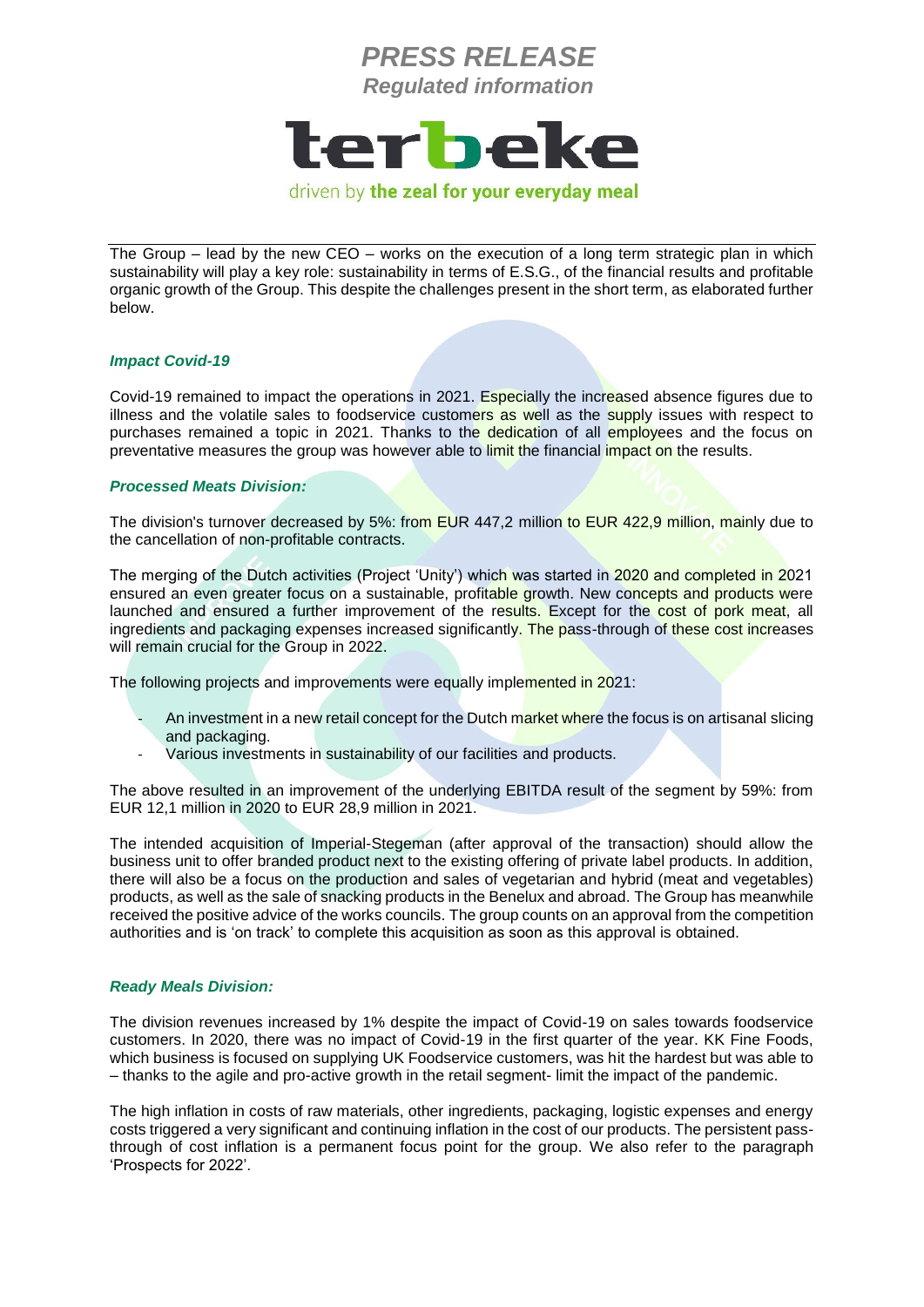

driven by the zeal for your everyday meal

The group continued to invest in new product introductions – amongst others the 'summer lasagna' (the first cold-served lasagna for retail and foodservice customers, launched in the summer of 2021) as well as the Come a Casa ® Pastalini and Balleroni products which were launched at Belgian retailers in late 2021 (tasty Mediterranean frozen snacks). The continued efforts in launching new products and the expansion of the Come a Casa ® brand are will remain at the core of the group's strategy.

### **Proposed dividend**

The Board of Directors proposes to the General Shareholders Meeting to maintain the gross dividend per share over 2021 at EUR 4,00 in the form of a scrip dividend.

### **Post balance sheet events**

None

### **Prospects for 2022**

Ter Beke stands for sustainability – towards the environment, but also towards its relationship with suppliers and customers. The group therefore continues to focus on passing through the continued cost inflation of its products. Sustainability of margins is crucial to allow for investments longer-term and to ensure focus on new consumer trends in order to ensure continued support to the strategy of the customers.

We also refer to the press release dated February 15<sup>th</sup>, 2022 in respect of the prospects for 2022 and its linked challenges.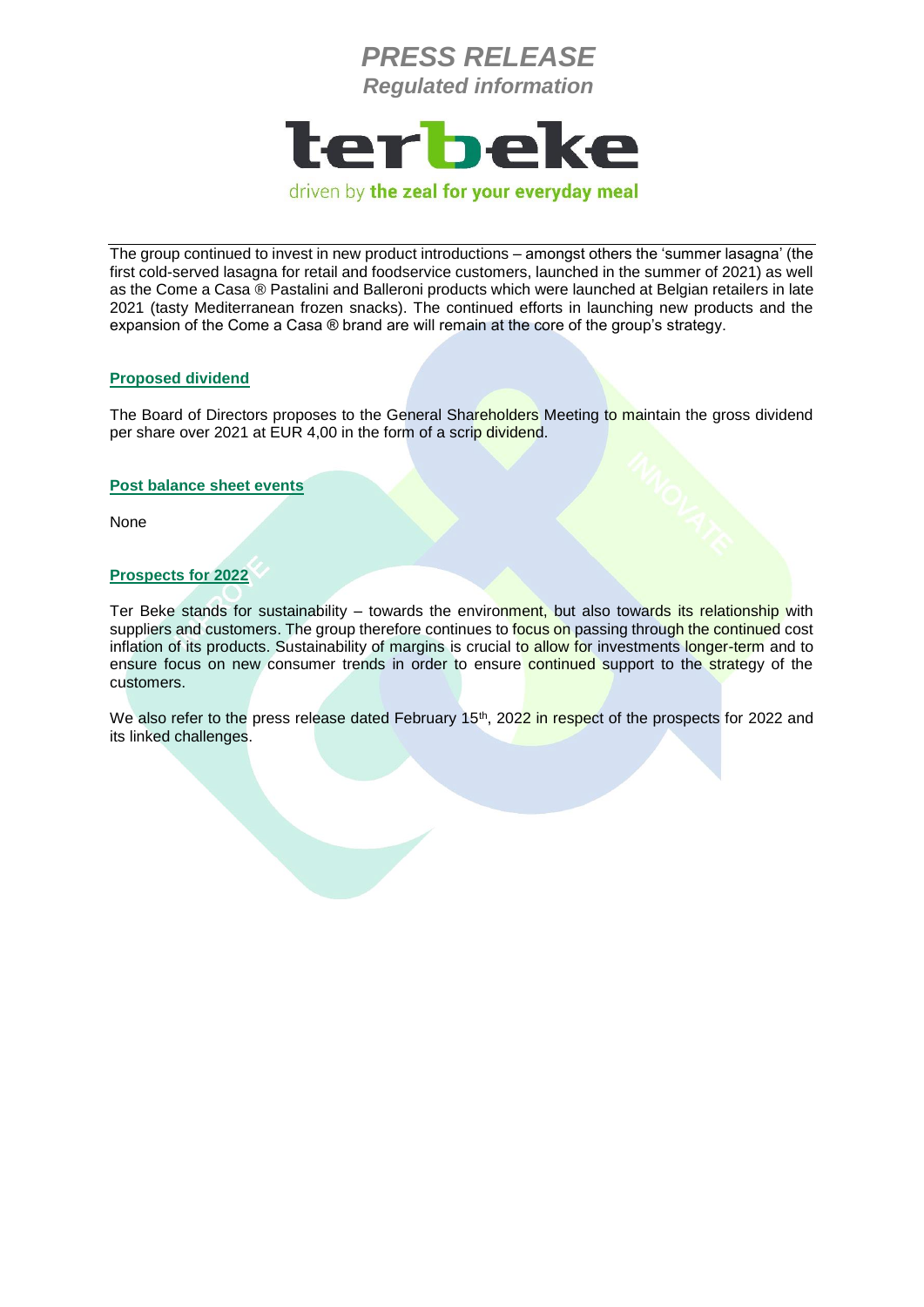

### **Consolidated results 2021**

| <b>Consolidated key figures in 000 EUR</b> | 2021     | 2020    | <u>Δ%</u> |
|--------------------------------------------|----------|---------|-----------|
|                                            |          |         |           |
| Revenue (net turnover)                     | 696 906  | 717422  | $-2,9%$   |
| Underlying EBITDA (1)                      | 52 806   | 45 711  | 15,5%     |
| EBITDA (2)                                 | 45 939   | 37 140  | 23,7%     |
| Underlying operating result (UEBIT)        | 24 016   | 15 4 70 | 55,2%     |
| Operating result (EBIT)                    | 17 149   | 4 8 3 9 | 254,4%    |
| Net financing costs                        | $-3652$  | $-5132$ | $-28,8%$  |
| Operating result                           |          |         |           |
| after net financing costs (EBT)            | 13 4 9 7 | $-293$  | -4706,5%  |
| Taxes                                      | $-6164$  | $-2170$ | 184,1%    |
| Earnings after taxes (EAT)                 | 7 3 3 3  | $-2463$ | $-397,7%$ |
|                                            |          |         |           |
| <b>Financial position in 000 EUR</b>       |          |         |           |
| <b>Balance sheet total</b>                 | 381 805  | 401 600 | $-4,9%$   |
| Equity                                     | 121 445  | 116 578 | 4,2%      |
| Net financial debt (3)                     | 73763    | 99 909  | $-26,2%$  |
| Equity/Total assets                        | 31,8%    | 29,0%   | 9,6%      |
| Gearing ratio (4)                          | 60,7%    | 85,7%   | $-29,1%$  |
|                                            |          |         |           |
| In EUR per share                           |          |         |           |
| Number of shares                           | 1794217  | 1767281 | 1,5%      |
| Average number of shares                   | 1780 860 | 1749951 | 1,8%      |
| Net cash flow per share                    | 20,28    | 17,01   | 19,2%     |
| <b>Consolidated Earnings after taxes</b>   | 4,09     | $-1,39$ | $-393,3%$ |
| <b>EBITDA</b> per share                    | 25,60    | 21,02   | 21,8%     |

(1) UEBITDA: EBITDA from underlying operating activities

 $(2)$  EBITDA: operating result + depreciations + impairments + changes in provisions (3) Net financial debts: interest-bearing liabilities – interest-bearing receivables, can

Net financial debts: interest-bearing liabilities – interest-bearing receivables, cash and cash equivalents

(4) Gearing ratio: Net financial debts/Equity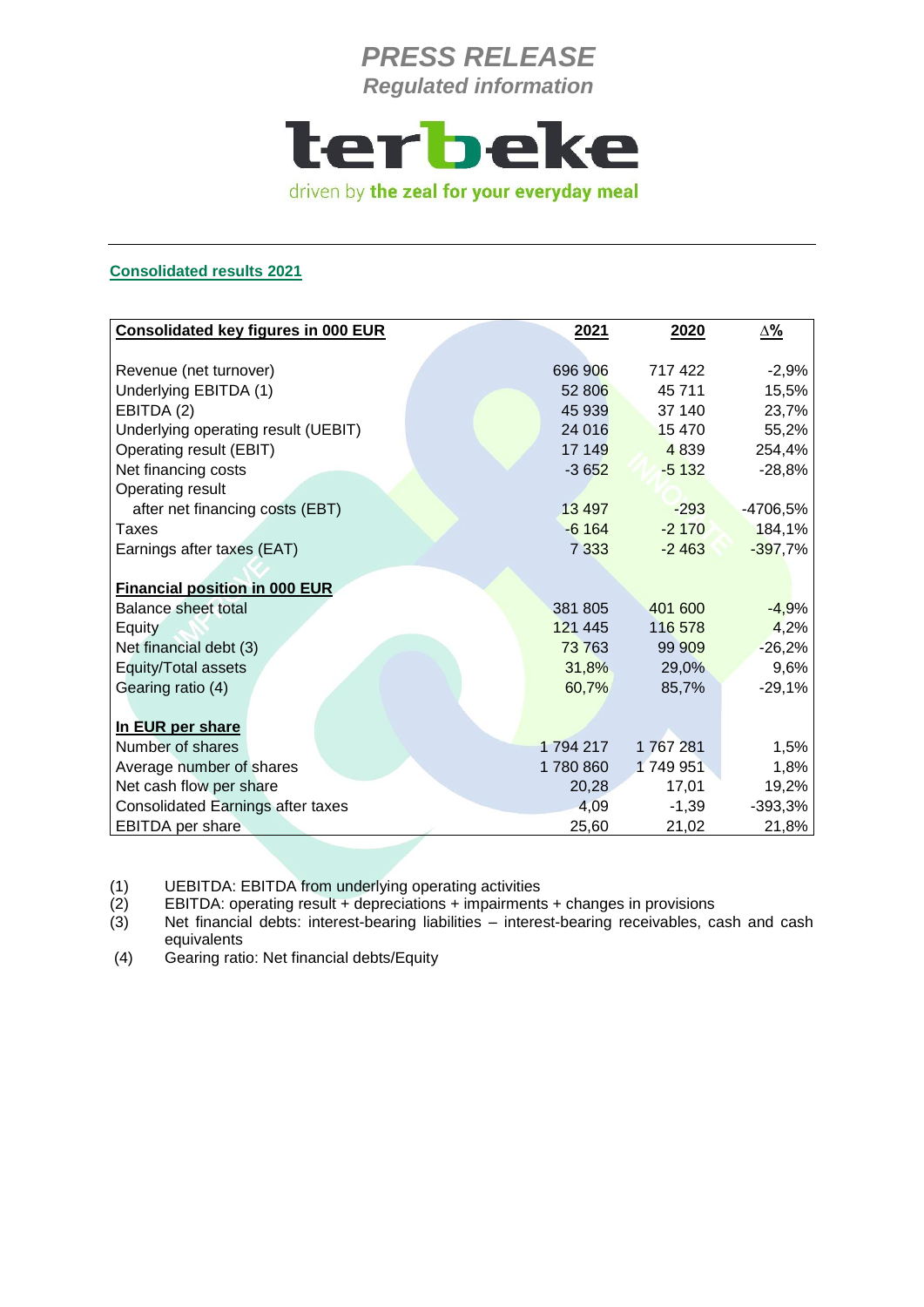

#### **Additional information on the consolidated results for 2021**

#### **Notes to the balance sheet**

The increase in goodwill is entirely due to the evolution of the British Pound against the Euro.

The decrease in tangible and intangible fixed assets is mainly the result of a further depreciation of the intangible assets and the sale of 2 industrial buildings that were no longer in use, located in Aalsmeer and Deeside. These buildings were no longer used for production at the time of the sale. They were sold for a value that was similar to the net book value of the buildings.

The Group invested EUR 17,8 million in fixed assets in 2021 compared to EUR 28,7 million over the same period in 2020. This mainly concerns the continuation of efficiency investments, adjustments to the infrastructure in the various locations and projects to improve sustainability. In prior year, investments also included to the expansion of production capacity at the plant in Opole, Poland.

Net financial liabilities decrease by EUR 26,1 million to EUR 73,8 million. This decrease is achieved by an improvement in the operating cash flow, a further improvement of the working capital as well as the sale of the 2 industrial buildings. The decrease was realized despite the sale of the captive (cash outflow of EUR 3,9 million) and the payment of the scrip-dividend (net impact of EUR 4,3 million EUR after taking into account the impact of the share capital increase).

The net cash flow from operating activities amounts to EUR 50,8 million and is slightly below the level of 2020 (EUR 56,3 million), mainly due to the significant improvement in net working capital in 2020.

The calculation of net financial liabilities as at 31 December 2021 and 2020 is as follows:

Net financial debts

| in EUR'000                                                                                                     | 31/12/2021                 | 31/12/2020                    |
|----------------------------------------------------------------------------------------------------------------|----------------------------|-------------------------------|
| Cash and cash equivalents<br>Long-term interest-bearing liabilities<br>Short-term interest-bearing liabilities | $-11544$<br>79 728<br>5579 | $-19143$<br>106 873<br>12 179 |
| <b>Net financial debts</b>                                                                                     | 73 763                     | 99 909                        |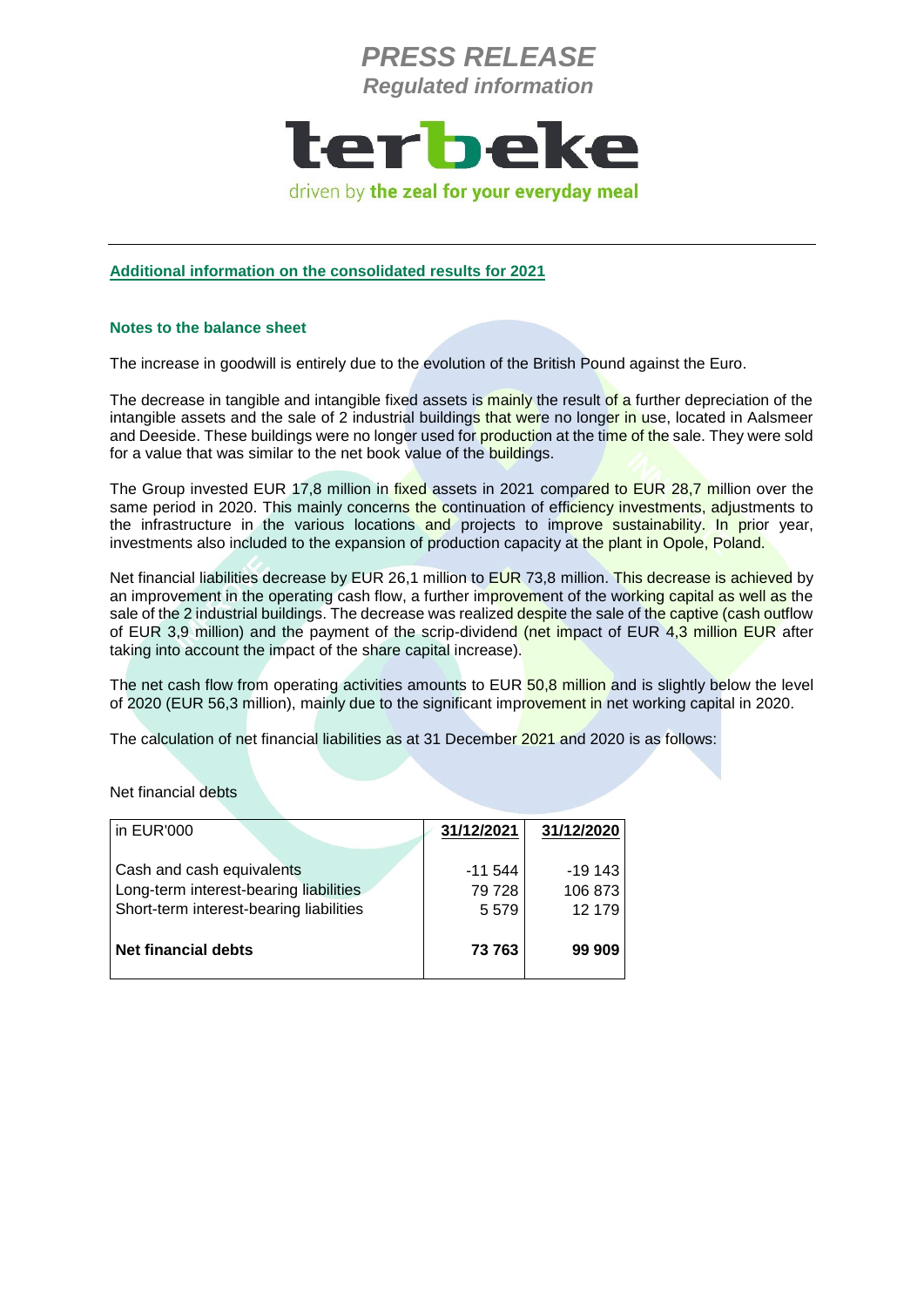

### **Notes to the income statement**

The most important points were explained in the Key figures and headlines section of this report.

UEBIT and UEBITDA - which represent the recurring or underlying business performance - are now called underlying EBIT or underlying EBITDA respectively. The calculation for Ter Beke is as follows:

| <b>Result of operating activities</b>             |            |            |
|---------------------------------------------------|------------|------------|
| In EUR'000                                        | 31/12/2021 | 31/12/2020 |
| <b>EBITDA</b>                                     | 45 939     | 37 140     |
| Depreciation and impairment of non-current assets | $-28468$   | $-31450$   |
| Write downs and provisions                        | $-322$     | $-851$     |
| Result of operating activities (EBIT)             | 17 149     | 4 8 3 9    |

|                |                                            |         | 31/12/2021 31/12/2020 |
|----------------|--------------------------------------------|---------|-----------------------|
|                |                                            |         |                       |
|                | Result of operating activities (EBIT)      | 17 149  | 4839                  |
|                | Severance payment (incl social costs)      |         | 3 9 4 2               |
|                | Project 'unity Netherlands'                |         | 4 3 6 1               |
|                | Recall                                     |         | 379                   |
|                | Covid-19 expenses                          |         | 1886                  |
|                | Costs of acquisitions                      | 1754    |                       |
|                | <b>Others</b>                              |         | 63                    |
|                | Costs due to change in CEO                 | 875     |                       |
|                | Impact sale captive TB Luxemburg           | 4 2 3 8 |                       |
|                | <b>Underlying operating result (UEBIT)</b> | 24 016  | 15 470                |
|                |                                            |         |                       |
| <b>EBITDA</b>  |                                            | 45 939  | 37 140                |
|                | Severance payment (incl social costs)      |         | 3942                  |
|                | Project 'unity Netherlands'                |         | 2 3 6 4               |
|                | Costs of acquisitions                      | 1754    |                       |
|                | Costs due to change in CEO                 | 875     |                       |
|                | Impact sale captive TB Luxemburg           | 4 2 3 8 |                       |
|                | Covid-19 expenses                          |         | 1886                  |
|                | Recall                                     |         | 379                   |
| <b>UEBITDA</b> |                                            | 52 806  | 45711                 |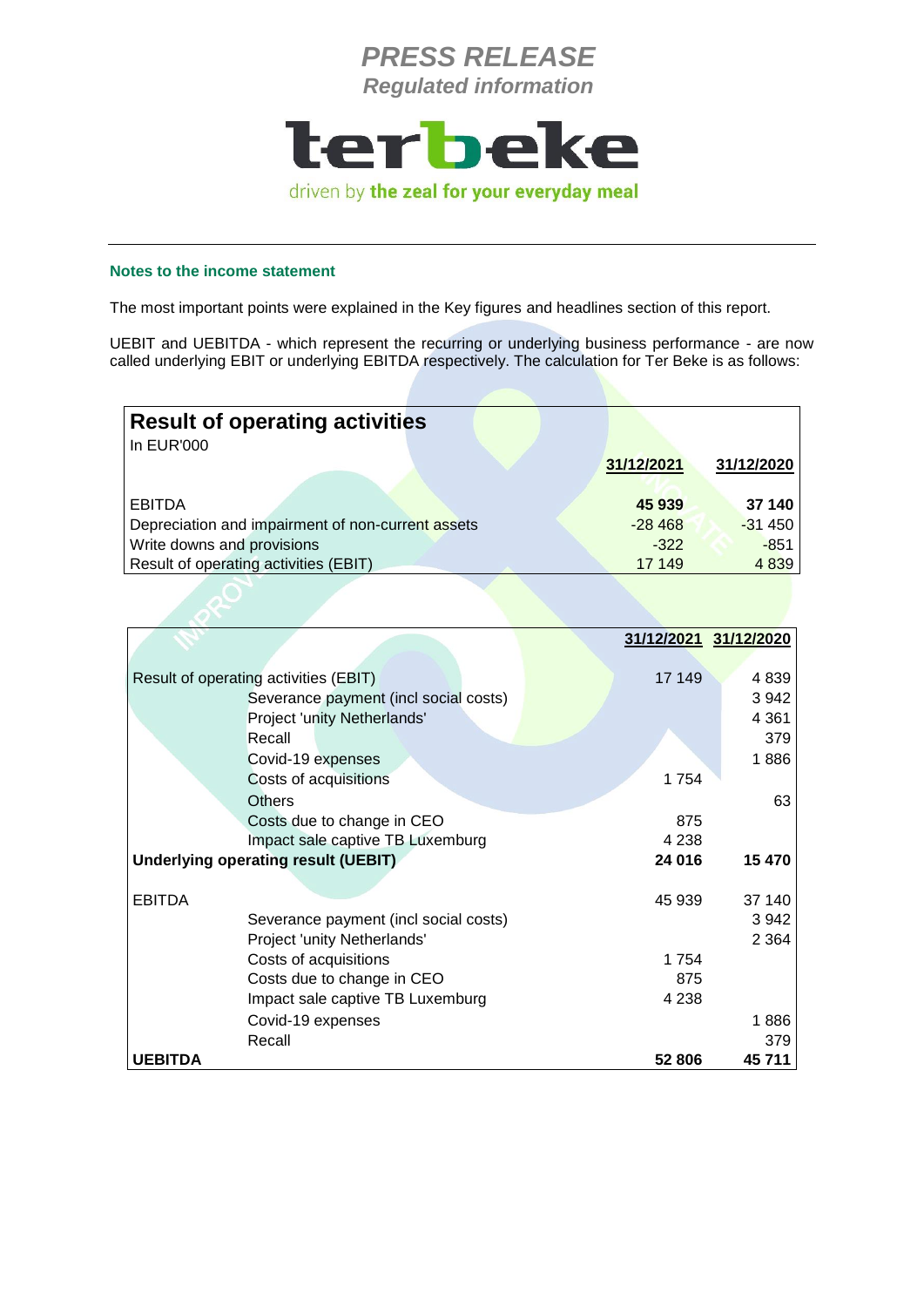

### **External control:**

The statutory auditor, KPMG Bedrijfsrevisoren - Réviseurs d'Entreprises BV, represented by Filip De Bock, has confirmed that the audit procedures, which have been substantially completed, have not revealed any material misstatement in the accounting information included in the Company's annual announcement.

The same accounting policies and valuation rules were applied in the preparation of the financial report as for the consolidated financial statements as at 31 December 2020.

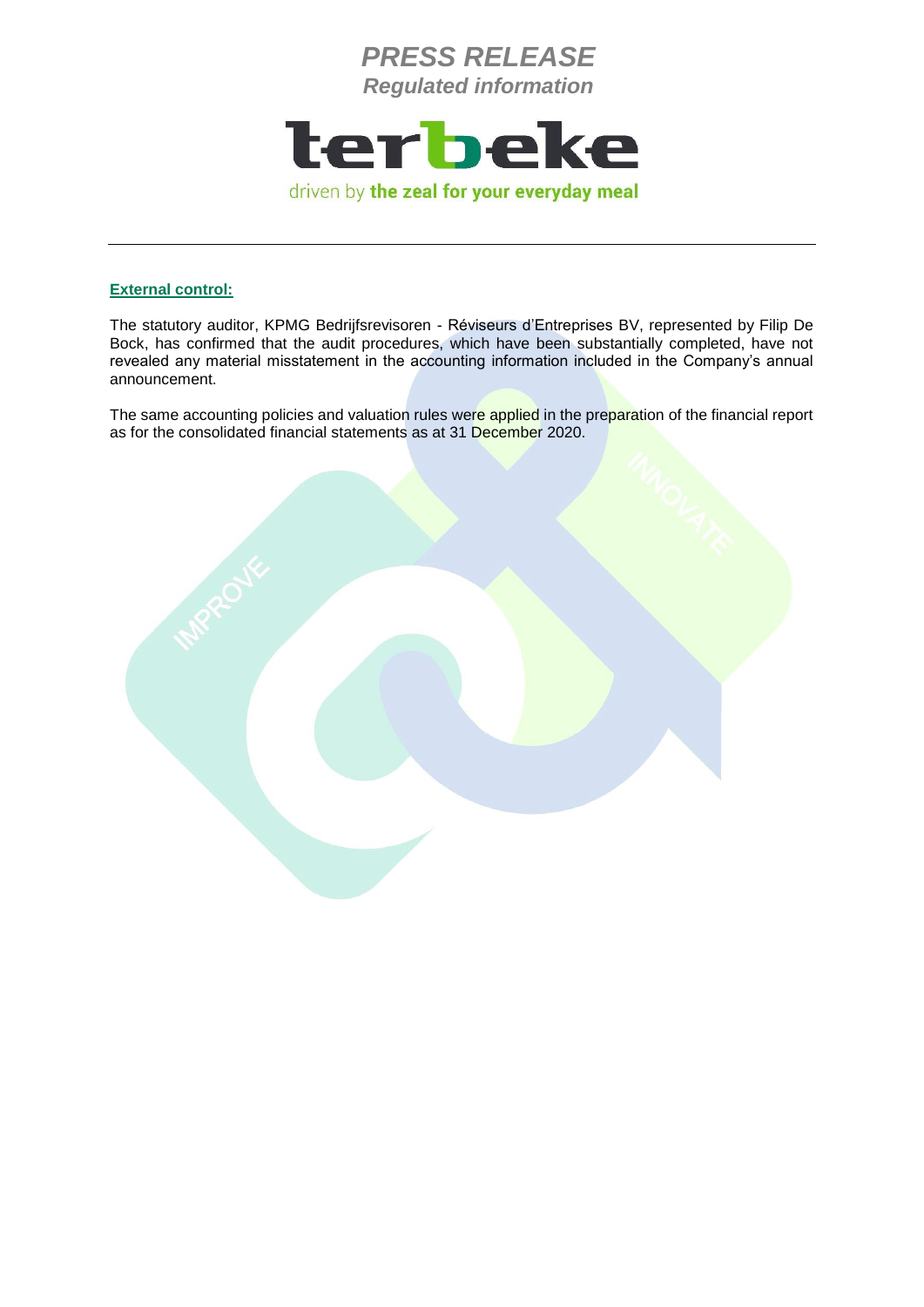

#### **Contacts:**

For questions about this press release or for further information, please contact:

Piet Sanders\* Yves Regniers° CEO CEO CHE ANNO 1999 - CEO CHE ANNO 1999 - CEO CHE ANNO 1999 - CEO CHE ANNO 1999 - CEO Tel. +32 9 370 13 17 Tel. +32 9 370 13 17

[piet.sanders@terbeke.be](mailto:piet.sanders@terbeke.be) [yves.regniers@terbeke.be](mailto:yves.regniers@terbeke.be)

\* Permanent representative of BV Leading For Growth ° Permanent representative of BV ESROH

You can also consult this press release and send your questions to us via the Investor Relations module of our website (www.terbeke.com).

For more information about Ter Beke, visit [www.terbeke.com.](http://www.terbeke.be/)

**Financial calender**

Annual report 2021: General Shareholders Meeting 2022: May 25<sup>th</sup>, 2022 Results first semester of 2022:

Latest April 22<sup>nd</sup>, 2022 Latest August 26th, 2022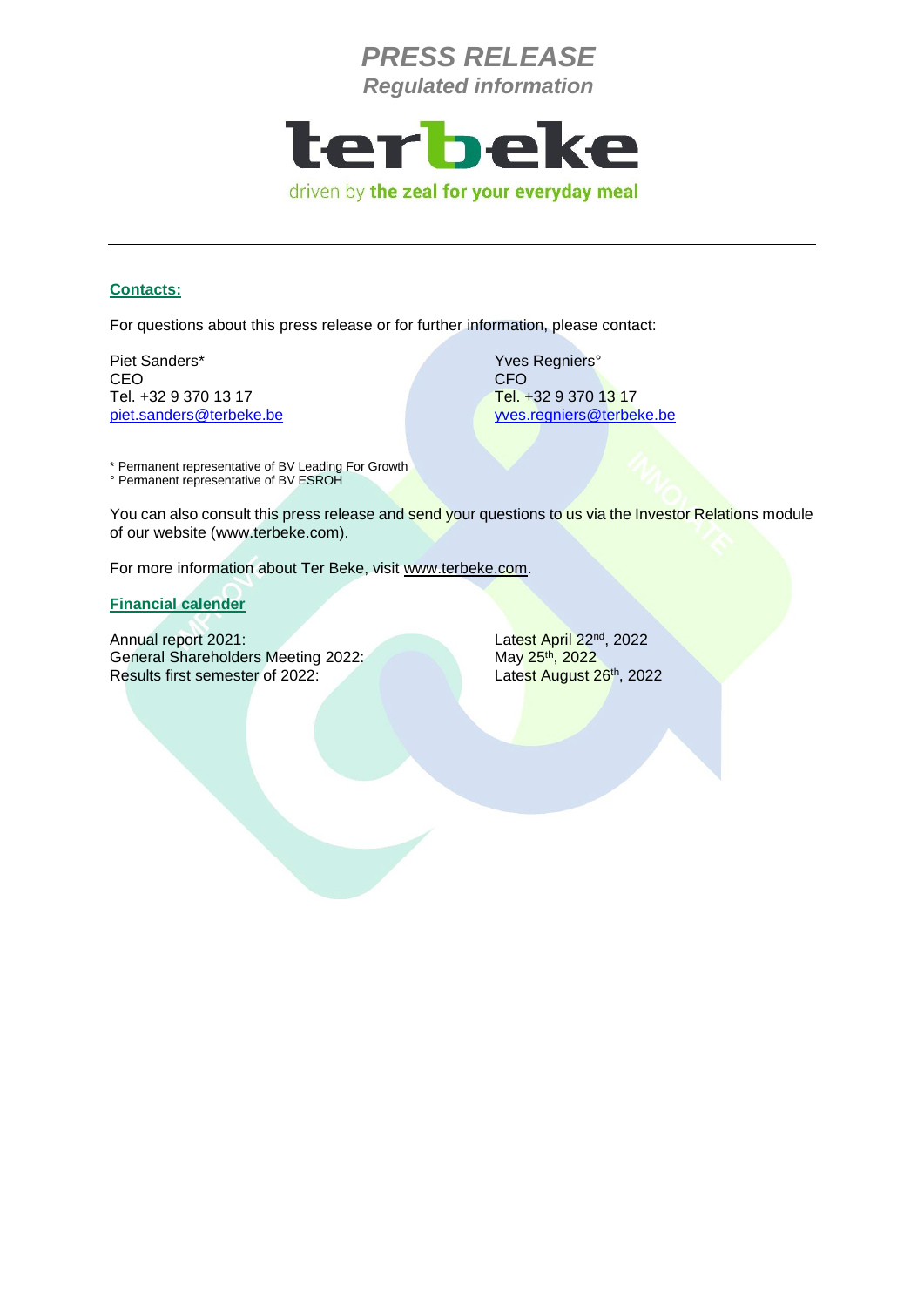

| <b>Ter Beke Group</b>                                                        |           |           |  |
|------------------------------------------------------------------------------|-----------|-----------|--|
| Financial year ending on 31 December 2021 and 2020<br>All amounts in 000 EUR |           |           |  |
| <b>Consolidated income statement</b>                                         |           |           |  |
| Financial year ending on 31 December 2021 and 2020                           |           |           |  |
|                                                                              | 2021      | 2020      |  |
| Revenue                                                                      | 696 906   | 717 422   |  |
| Trade goods, raw and auxiliary items                                         | $-415414$ | $-442650$ |  |
| Services and miscellaneous goods                                             | $-110131$ | $-110518$ |  |
| Wages and salaries                                                           | $-122696$ | $-126376$ |  |
| Depreciation costs and impairments                                           | $-28468$  | $-31450$  |  |
| Impairments, write-offs, and provisions                                      | $-322$    | $-851$    |  |
| Other operating income                                                       | 3892      | 3839      |  |
| Other operating expenses                                                     | $-6618$   | $-4577$   |  |
|                                                                              |           |           |  |
| <b>Result of operating activities</b>                                        | 17 149    | 4 8 3 9   |  |
| Financial income                                                             | 717       | 760       |  |
| <b>Financial expenses</b>                                                    | $-4369$   | $-5892$   |  |
|                                                                              |           |           |  |
| Results of operating activities after net financing expenses                 | 13 497    | $-293$    |  |
| Taxes                                                                        | -6 164    | $-2170$   |  |
| result for the financial year                                                | 7 3 3 3   | $-2463$   |  |
| Result for the financial year: share third parties                           | $-13$     | $-77$     |  |
| Result for the financial year: share group                                   | 7 3 4 6   | $-2.386$  |  |
|                                                                              |           |           |  |
| Basic earnings per share                                                     | 4,09      | $-1,39$   |  |
| Diluted earnings per share                                                   | 4,09      | $-1,39$   |  |
|                                                                              |           |           |  |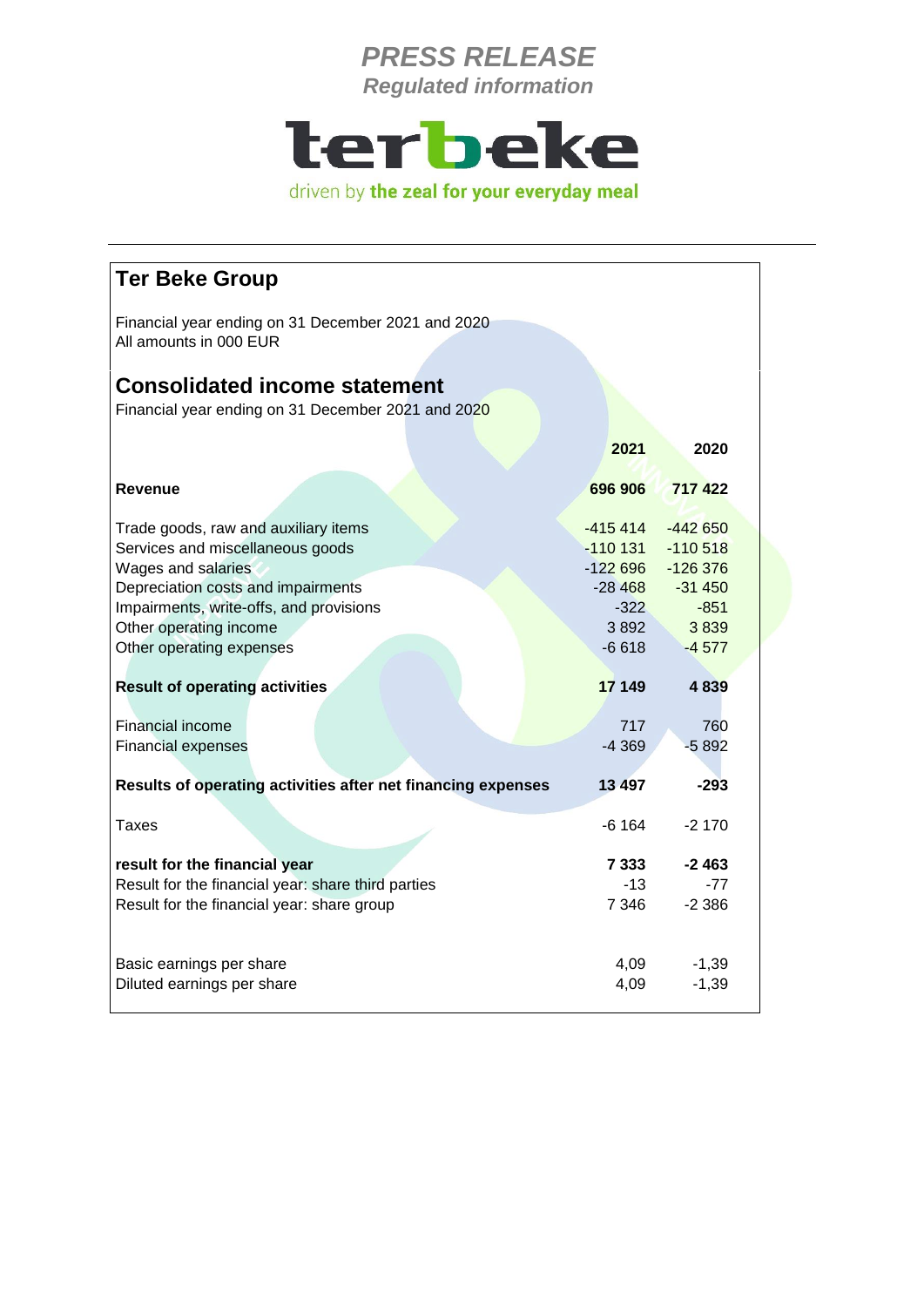

| <b>Consolidated balance sheet</b>                                       |         |                 |
|-------------------------------------------------------------------------|---------|-----------------|
| Financial year ending on 31 December 2021 and 2020<br><b>In EUR'000</b> | 2021    | 2020            |
| <b>Assets</b>                                                           |         |                 |
| <b>Non-current assets</b>                                               | 231 701 | 245 108         |
| Goodwill                                                                |         | 78 332 77 759   |
| Intangible assets                                                       | 20 4 64 | 22 2 2 4        |
| Tangible non-current assets                                             |         | 124 978 136 463 |
| Deferred tax assets                                                     | 7852    | 8587            |
| Other long-term receivables                                             | 75      | 75              |
| <b>Current assets</b>                                                   | 150 104 | 156 492         |
| Inventories                                                             | 38 596  | 37 865          |
| Trade and other receivables                                             | 99 964  | 99 4 84         |
| Cash and cash equivalents                                               | 11 544  | 19 143          |
| <b>Total assets</b>                                                     |         | 381 805 401 600 |
| <b>Liabilities</b>                                                      |         |                 |
|                                                                         |         |                 |
| <b>Shareholders' equity</b>                                             | 121 445 | 116 578         |
| Capital and issue premiums                                              | 59 572  | 56 782          |
| <b>Reserves</b>                                                         | 60 196  | 58 041          |
| Non-controlling interest                                                | 1 677   | 1755            |
| <b>Deferred tax liabilities</b>                                         | 6 5 25  | 4636            |
| <b>Long-term liabilities</b>                                            | 87993   | 114 631         |
| Provisions                                                              | 3878    | 3897            |
| Long-term interest-bearing liabilities                                  | 79 728  | 106 873         |
| Other long-term liabilities                                             | 4 3 8 7 | 3861            |
| <b>Current liabilities</b>                                              | 165 842 | 165 755         |
| Short term interest-bearing liabilities                                 | 5579    | 12 179          |
| Trade liabilities and other debts                                       | 138 132 | 133 197         |
| Social liabilities                                                      | 20 257  | 18 603          |
| <b>Tax liabilities</b>                                                  | 1874    | 1776            |
| <b>Total liabilities</b>                                                |         | 381 805 401 600 |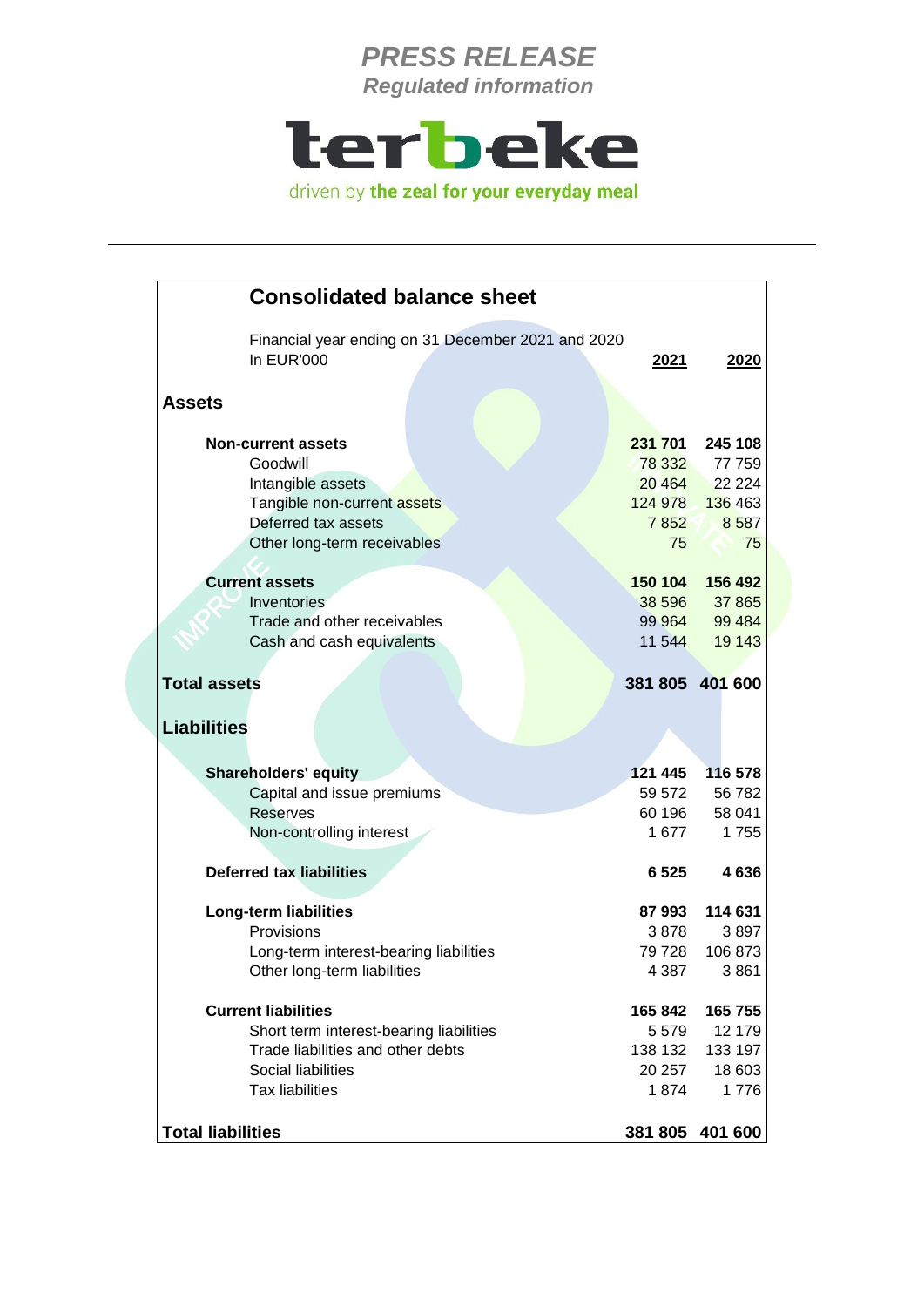

| as at 31 December 2021 and 2020                                                   | 2021             | 2020                                  |
|-----------------------------------------------------------------------------------|------------------|---------------------------------------|
| <b>Operating activities</b>                                                       |                  |                                       |
|                                                                                   |                  |                                       |
| <b>Result before taxes</b>                                                        | 13 497           | $-293$                                |
| Interest                                                                          | 2 000            | 2678                                  |
| Depreciation costs and impairments                                                | 28 4 68          | 31 450                                |
| Write-downs (*)<br><b>Provisions</b>                                              | 567              | 2 0 3 2                               |
|                                                                                   | $-27$<br>3 8 1 2 | $-50$<br>28                           |
| Gains & losses on disposal of fixed assets<br>Cash flow from operating activities | 48 317           | 35 845                                |
|                                                                                   |                  |                                       |
| Decrease/(increase) in receivables more than 1 year                               |                  |                                       |
| Decrease/(increase) in inventory                                                  | -687             | 1 701                                 |
| Decrease/(increase) in receivables less than 1 year                               | $-334$           | 17 610                                |
| Decrease/(increase) in operational assets                                         | $-1021$          | 19 311                                |
| Increase/(decrease) in trade liabilities                                          | 6488             | 7688                                  |
| Increase/(decrease) in debts relating to remuneration                             | 2 003            | $-754$                                |
| Increase/(decrease) in other liabilities, accruals and deferred income            | $-1126$          | $-3046$                               |
| Increase/(decrease) in operational debts                                          | 7 3 6 5          | 3888                                  |
| (Increase)/decrease in the operating capital                                      | 6 3 4 4          | 23 199                                |
| Tax paid                                                                          | $-3901$          | $-2696$                               |
| Net cash flow from operating activities                                           | 50 760           | 56 348                                |
|                                                                                   |                  |                                       |
| <b>Investment activities</b>                                                      |                  |                                       |
| Acquisition of intangible and tangible non-current assets                         | -19 279          | $-27656$                              |
| <b>Total increase in investments</b>                                              | -19 279          | $-27656$                              |
| Sale of intangible and tangible non-current assets                                | 5 1 1 2          | 1 7 2 3                               |
| Sale of shares in participations                                                  | $-3900$          |                                       |
| <b>Total decrease in investments</b>                                              | 1 2 1 2          | 1 723                                 |
| <b>Cash flow from investment activities</b>                                       | -18 067          | $-25933$                              |
| <b>Financing activities</b>                                                       |                  |                                       |
| Increase/(decrease) in short-term financial debts                                 | -1 451           | $-2742$                               |
| Increase in long-term debts                                                       | 921              | 857                                   |
| Repayment of long-term debts                                                      | -33 316          | $-300062$                             |
| Interest paid interest (via income statement)                                     | -2 000           | $-2678$                               |
| Acquisition of non-controlling interest                                           | -266             |                                       |
| Capital increase (decrease) (**)                                                  | 2 791            | 3 5 9 1                               |
|                                                                                   | $-7069$          | $-6930$                               |
| Dividend paid by parent company (***)                                             | -40 390          | -37 964                               |
| Cash flow from financing activities                                               |                  |                                       |
| Net change in cash and cash equivalents                                           | -7 697           |                                       |
| Cash funds at the beginning of the financial year                                 | 19 143           |                                       |
| <b>Translation differences</b>                                                    | 98               |                                       |
| Cash funds at the end of the financial year                                       | 11 544           | $-7549$<br>26 825<br>$-133$<br>19 143 |

(\*\*) Dividend paid in cash by the parent company<br>(\*\*\*) Dividend distributed over  $2020 \in 4,00$  (net  $\in 2,80$ ) per share or KEUR 7,069 of which KEUR 4,278 paid in cash and the balance distributed via the creation of 26.936 new shares, which led to a strengthening of the equity by KEUR 2,791.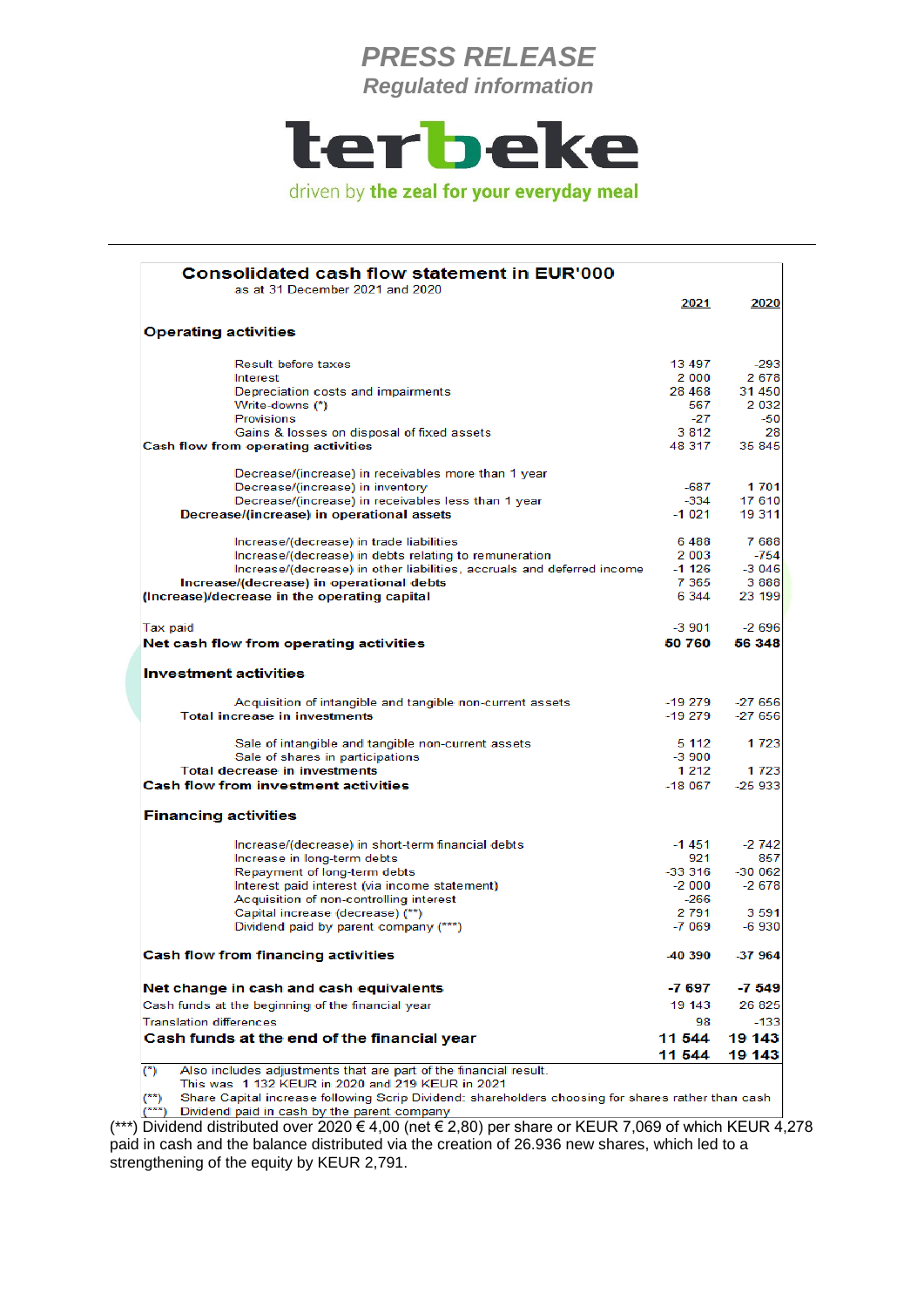

| in EUR'000                                                                                                                           | <b>Processed</b><br>meats | 2021<br>Ready<br><b>Meals</b> | <b>Total</b>                                        |
|--------------------------------------------------------------------------------------------------------------------------------------|---------------------------|-------------------------------|-----------------------------------------------------|
|                                                                                                                                      |                           |                               |                                                     |
|                                                                                                                                      |                           |                               |                                                     |
| <b>Segment income statement</b>                                                                                                      |                           |                               |                                                     |
| Segment net turnover                                                                                                                 | 422 863                   | 274 043                       | 696 906                                             |
| Segment results<br>Non-allocated results<br>Net financing cost<br><b>Taxes</b><br><b>Consolidated result</b>                         | 11 985                    | 17 691                        | 29 676<br>$-12527$<br>$-3652$<br>$-6164$<br>7 3 3 3 |
| <b>Segment balance sheet</b>                                                                                                         |                           |                               |                                                     |
| Segment non-current assets<br>Non-allocated non-current assets<br>Total consolidated non-current assets                              | 113790                    | 113718                        | 227 508<br>4 1 9 3<br>231 701                       |
| <b>Segment liabilities</b><br>Non-allocated liabilities<br><b>Total consolidated liabilities</b>                                     | 101 039                   | 64 056                        | 165 095<br>216 710<br>381 805                       |
| <b>Other segment information</b>                                                                                                     |                           |                               |                                                     |
| Segment investments (*)<br>Non-allocated investments<br><b>Total investments</b>                                                     | 10 988                    | 6688                          | 17676<br>1 0 2 7<br>18703                           |
| Segment depreciation and non-cash costs<br>Non-allocated depreciation and non-cash<br>costs<br>Total depreciation and non-cash costs | 16922                     | 10 682                        | 27 604<br>1 186<br>28 790                           |
| (*) Investments including new capital grants                                                                                         |                           |                               |                                                     |